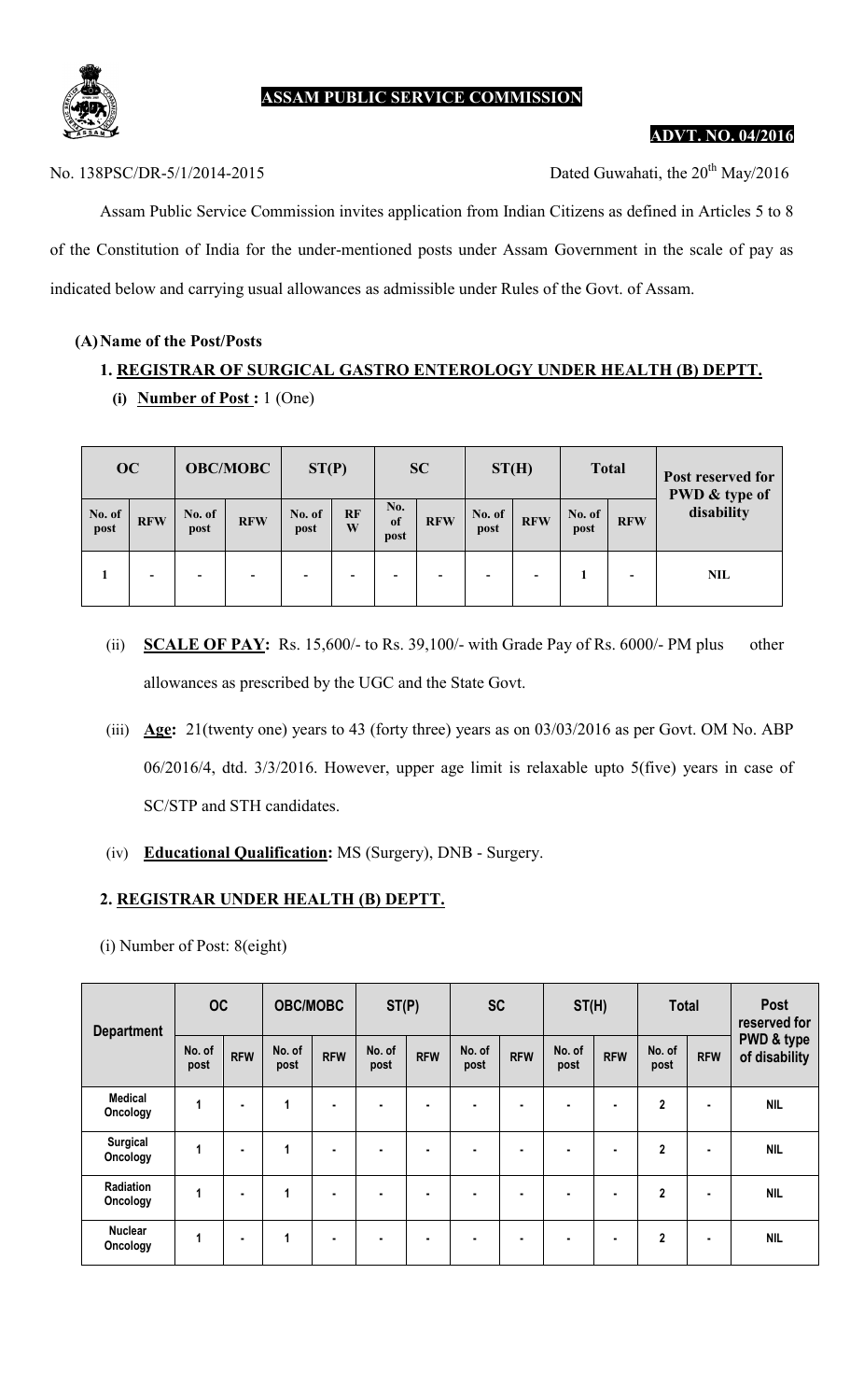- (ii) SCALE OF PAY: Rs. 15,600/- to Rs. 39,100/- with Grade Pay of Rs. 6000/- PM plus other allowances as prescribed by the UGC and the State Govt.
- (iii)  $\Delta$ ge: 21(twenty one) years to 43 (forty three) years as on 03/03/2016 as per Govt. OM No. ABP 06/2016/4, dtd. 3/3/2016. The upper age limit is relaxable upto 5(five) years in case of SC/STP and STH candidates.

## (iv) Educational Qualification:

| 1. | <b>Registrar Medical Oncology</b>        | M.D. (Medicine) or M.D. (Radiotherapy) or M.D.<br>(Paediatrics),                                                                                                                                                                                                                                                                                                                                                                                                          |
|----|------------------------------------------|---------------------------------------------------------------------------------------------------------------------------------------------------------------------------------------------------------------------------------------------------------------------------------------------------------------------------------------------------------------------------------------------------------------------------------------------------------------------------|
|    |                                          | "DNB – Medicine or Radiotherapy or Paediatrics"                                                                                                                                                                                                                                                                                                                                                                                                                           |
| 2. | <b>Registrar of Surgical Oncology</b>    | M.S. (Surgery) or M.S. (E.N.T) or M.S. (Orthopaedics) or<br>M.D. (Obst. & Gynae).                                                                                                                                                                                                                                                                                                                                                                                         |
| 3. | of<br>Radiation<br>Registrar<br>Oncology | M.D. (Radio-Therapy) / M.D. (Radiology)<br>M.S<br>(Radiology)<br>"DNB – Radio-Therapy/Radiology                                                                                                                                                                                                                                                                                                                                                                           |
| 4. | <b>Registrar of Nuclear Oncology</b>     | M.D. (Nuclear Medicine) / DNB (Nuclear Medicine) /<br>M.D. (Radio-Therapy) or M.D. (Medicine) or M.D.<br>(Radio-Diagnosis) or M.D. (Bio-Physics) or its equivalent<br>qualification in Bio-Physics with two years experience in<br>Nuclear Medicine in a recognized Centre.                                                                                                                                                                                               |
|    |                                          | In absence of candidates having post graduate degree in<br>Nuclear Medicine / M.D. (Medicine) or M.D. (Radio-<br>Diagnosis) or M.D. (Bio-Physics) with experience in<br>Nuclear Medicine, candidates having MBBS degree<br>recognized by the Medical Council of India with a post<br>graduate Diploma in Nuclear Medicine recognized by the<br>Medical Council of India or National Board of<br>Examination, Ministry of Health and Family Welfare will<br>be considered. |

## 3. ASSISTANT PROFESSOR UNDER HEALTH (B) DEPTT.

(i) Number of Post: 12 (twelve)

| <b>Department</b>           | <b>OC</b>      |                | <b>OBC/MOBC</b> |                | ST(P)          |                | <b>SC</b>      |                | ST(H)          |                | <b>Total</b>   |            | Post<br>reserved for                   |
|-----------------------------|----------------|----------------|-----------------|----------------|----------------|----------------|----------------|----------------|----------------|----------------|----------------|------------|----------------------------------------|
|                             | No. of<br>post | <b>RFW</b>     | No. of<br>post  | <b>RFW</b>     | No. of<br>post | <b>RFW</b>     | No. of<br>post | <b>RFW</b>     | No. of<br>post | <b>RFW</b>     | No. of<br>post | <b>RFW</b> | <b>PWD &amp; type</b><br>of disability |
| <b>Medical</b><br>Oncology  | 1              | ٠              | $\overline{2}$  | $\blacksquare$ | $\blacksquare$ | $\blacksquare$ | ٠              | ٠              | ٠              | ٠              | 3              | ٠          | $\mathbf{1}$                           |
| <b>Surgical</b><br>Oncology | 1              | $\blacksquare$ | $\overline{2}$  | 1              | ٠              | $\blacksquare$ | ٠              | $\blacksquare$ | ٠              | ٠              | 3              | 1          | <b>NIL</b>                             |
| Radiation<br>Oncology       | 1              | $\blacksquare$ | $\mathbf{2}$    | 1              | $\blacksquare$ | $\blacksquare$ | ٠              | ٠              | $\blacksquare$ | $\blacksquare$ | 3              | 1          | <b>NIL</b>                             |
| <b>Nuclear</b><br>Oncology  | 1              | ٠              | $\overline{2}$  | 1              | $\blacksquare$ | $\blacksquare$ | ۰              | ٠              | ٠              | $\blacksquare$ | 3              | 1          | <b>NIL</b>                             |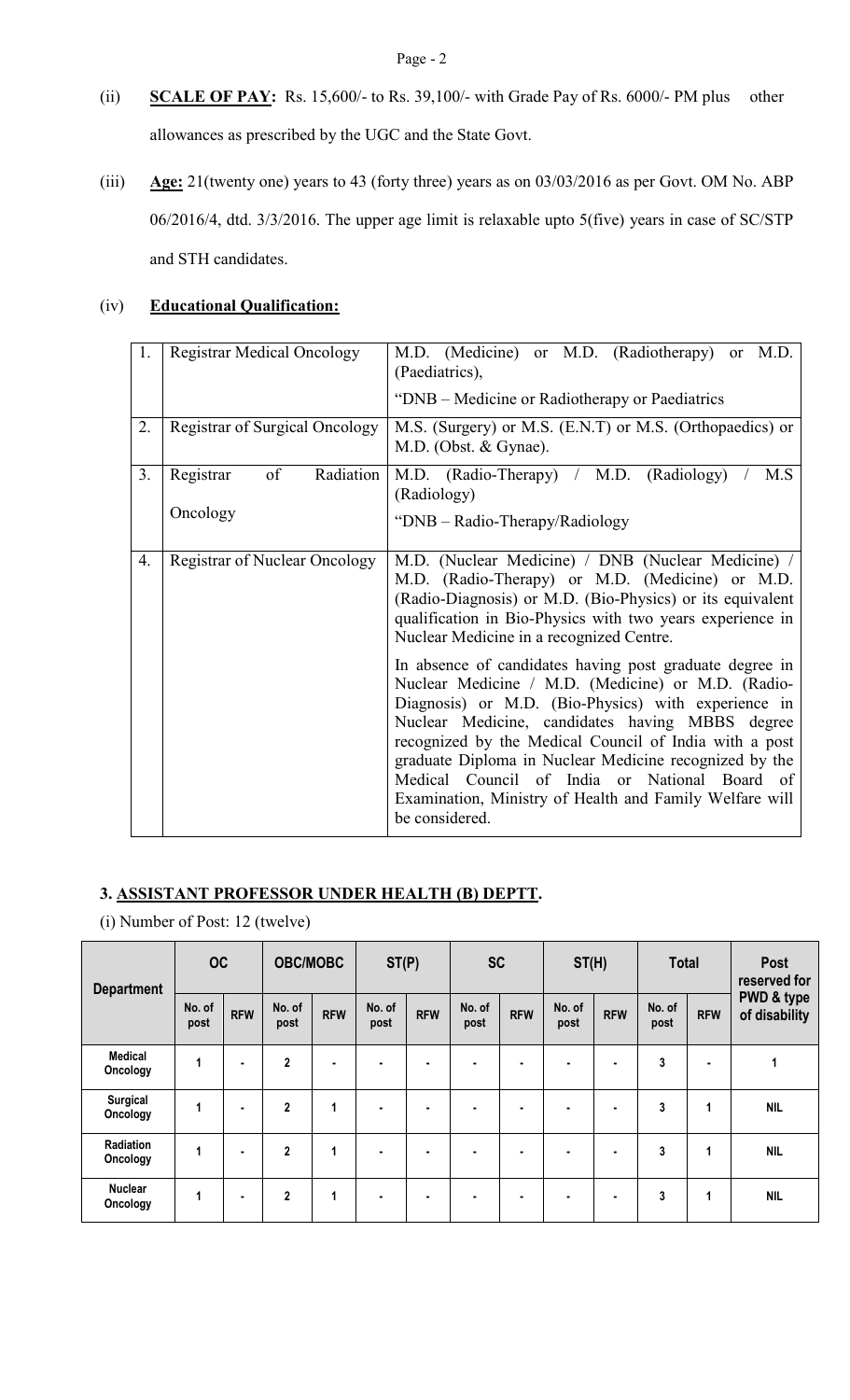(ii) **SCALE OF PAY:** Rs. 15,600/- to Rs. 39,100/- with Grade Pay of Rs. 7000/- PM plus other allowances as prescribed by the UGC and the State Govt.

(iii) Age: 25(twenty five) years to 43 (forty three) years as on 03/03/2016 as per Govt. OM No. ABP 06/2016/4, dtd. 3/3/2016. The upper age limit is relaxable upto 5(five) years in case of SC/STP and STH candidates.

|  |  |  | (iv) Educational Qualification and Requisite Teaching Experiences: |
|--|--|--|--------------------------------------------------------------------|
|--|--|--|--------------------------------------------------------------------|

| SI.<br>No. | <b>Name of Department</b> | Qualification                                                                                                                                      | <b>Teaching Experiences</b>                                                                                                                                                                                                                                                                                                                                                                                                                                                                                                           |
|------------|---------------------------|----------------------------------------------------------------------------------------------------------------------------------------------------|---------------------------------------------------------------------------------------------------------------------------------------------------------------------------------------------------------------------------------------------------------------------------------------------------------------------------------------------------------------------------------------------------------------------------------------------------------------------------------------------------------------------------------------|
|            |                           |                                                                                                                                                    | Requisite<br>(i)<br>recognized<br>specialization qualification in the<br>subject.                                                                                                                                                                                                                                                                                                                                                                                                                                                     |
|            |                           |                                                                                                                                                    | (ii) Three years teaching experience<br>in Medical Oncology in a recognized<br>medical college as Resident<br>Registrar / Demonstrator / Tutor.                                                                                                                                                                                                                                                                                                                                                                                       |
|            |                           |                                                                                                                                                    | [(i) For the candidates possessing<br>MD/MS degree from MCI recognized<br>medical college.                                                                                                                                                                                                                                                                                                                                                                                                                                            |
|            |                           |                                                                                                                                                    | Three years teaching experience in<br>the subject as Resident/ Registrar/<br>Demonstrator / Tutor in a recognized<br>medical college either during the<br>post graduation course or after<br>obtaining post graduate degree in<br>the subject.                                                                                                                                                                                                                                                                                        |
|            |                           | D.M. (Medical Oncology) / M.D.<br>(Medicine) or M.D. (Radiotherapy) or<br>M.D. (Paediatrics) with 2 years special<br>training in Medical Oncology. | (ii) Equivalence of qualification of<br>DNB (broad specialties) with MD/MS<br>DNB (super-specialties)<br>with<br>&<br>DM/M.Ch.                                                                                                                                                                                                                                                                                                                                                                                                        |
| 1.         | <b>Medical Oncology</b>   | "DNB - Medical Oncology with 2 years<br>special training in a MCI recognized<br>institute in Medical Oncology Dept.<br>recognized by MCI.          | Those candidates who have<br>(a)<br>under gone DNB training in an<br>institution which now run MCI<br>postgraduate<br>recognized<br>degree<br>courses in a given subject, their DNB<br>qualifications shall be considered at<br><b>MCI</b><br>with<br>recognized<br>par<br>qualifications that subject only.                                                                                                                                                                                                                          |
|            |                           |                                                                                                                                                    | Those candidates who have<br>(b)<br>undergone DNB training in a multi<br>specialty teaching hospital with at<br>least 500 beds, involved in various<br>postgraduate/<br>super-specialty<br>teaching programmes provided that<br>the one out of three DNB supervisors<br>(teachers) qualify as postgraduate<br>teacher as per MCI norms in their<br>previous appointment, and one out<br>of remaining two should qualify as<br>postgraduate teacher as per MCI<br>regulations with the following bed<br>requirement for teaching unit: |
|            |                           |                                                                                                                                                    | Postgraduate broad specialties 30                                                                                                                                                                                                                                                                                                                                                                                                                                                                                                     |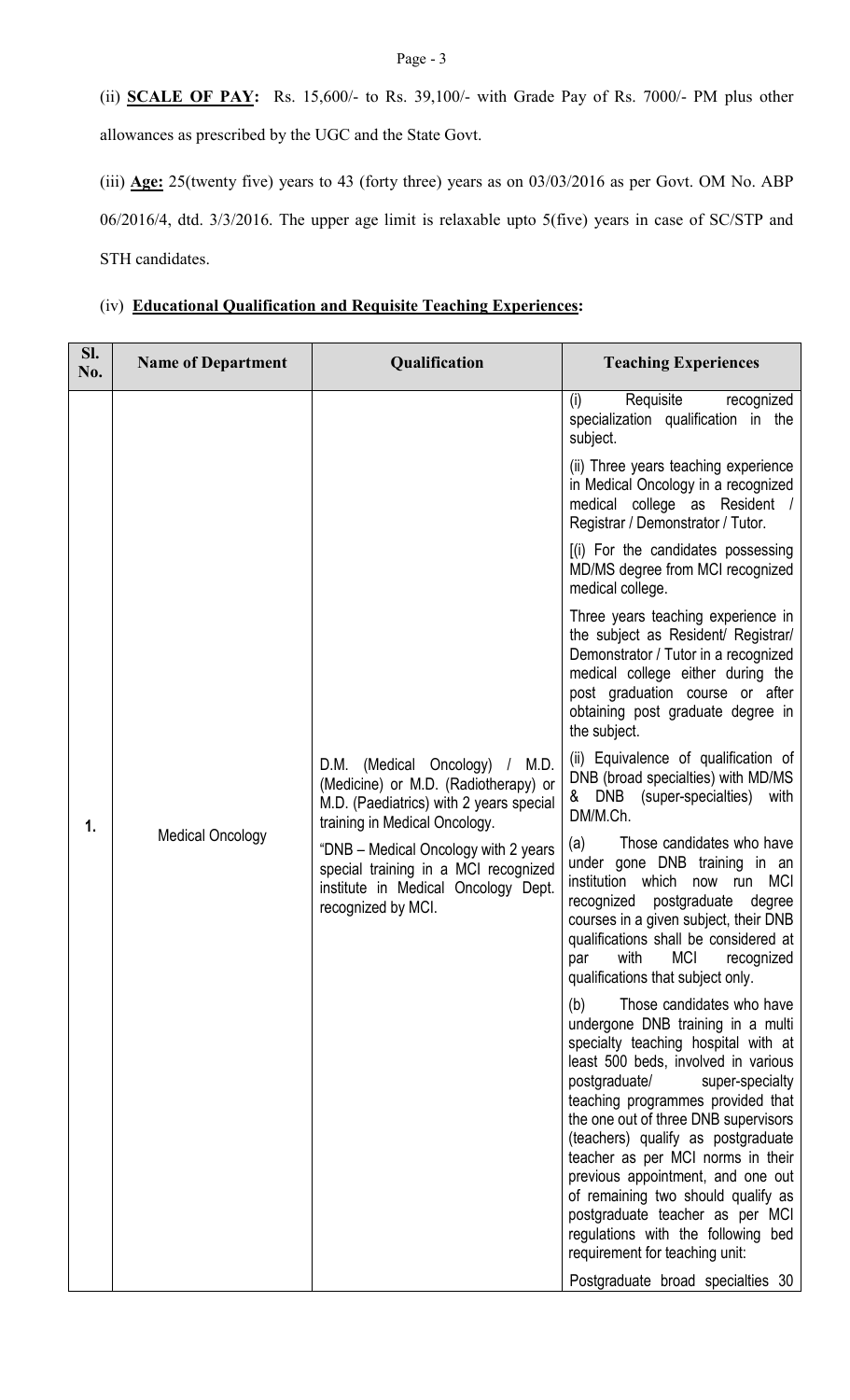|    |                          |                                                                                                                                                      | beds per unit: Postgraduate super<br>specialties: 20 beds per unit: (50%<br>beds should be teaching beds).                                                                                                                                                                                                                                                                                                                                                                                                                                                                                                                         |
|----|--------------------------|------------------------------------------------------------------------------------------------------------------------------------------------------|------------------------------------------------------------------------------------------------------------------------------------------------------------------------------------------------------------------------------------------------------------------------------------------------------------------------------------------------------------------------------------------------------------------------------------------------------------------------------------------------------------------------------------------------------------------------------------------------------------------------------------|
|    |                          |                                                                                                                                                      | qualifications<br>Such<br>shall<br>be<br><b>MCI</b><br>considered at par<br>with<br>recognized qualification.                                                                                                                                                                                                                                                                                                                                                                                                                                                                                                                      |
|    |                          |                                                                                                                                                      | (iii) Additional training of one year for<br>equivalence of qualification of DNB<br>(broad specialties) with MD/MS &<br><b>DNB</b><br>(super-specialties)<br>with<br>DM/M.Ch. Those candidates who<br>have undergone DNB training (both<br>specialties<br>broad<br>and<br>super<br>specialties) in hospital/ institution<br>other than mentioned in (ii) above,<br>shall undergo one additional year of<br>senior residency or equivalent<br>training or research job in a MCI<br>recognized hospital/<br>institution,<br>provided such qualifications are<br>notified in the Postgraduate Medical<br>Education Regulations 2000"] |
|    |                          |                                                                                                                                                      | Requisite recognized<br>(i)<br>specialization qualification in the<br>subject.                                                                                                                                                                                                                                                                                                                                                                                                                                                                                                                                                     |
|    |                          |                                                                                                                                                      | (ii) Three years teaching experience<br>in Surgical Oncology in a recognized<br>medical college as Resident /<br>Registrar / Demonstrator / Tutor.                                                                                                                                                                                                                                                                                                                                                                                                                                                                                 |
|    |                          |                                                                                                                                                      | [(i) For the candidates possessing<br><b>MD/MS</b><br><b>MCI</b><br>degree<br>from<br>recognized medical college:                                                                                                                                                                                                                                                                                                                                                                                                                                                                                                                  |
|    |                          | (Surgical Oncology)/M.S<br>M.Ch.<br>(Surgery) / or M.S. (E.N.T) or M.S<br>(Orthopaedics) or M.D. (Obst. &<br>Gynae) with 2 years special training in | Three years teaching experience in<br>the subject as Resident/ Registrar/<br>Demonstrator / Tutor in a recognized<br>medical college either during the<br>post graduation course or after<br>obtaining post graduate degree in<br>the subject.                                                                                                                                                                                                                                                                                                                                                                                     |
| 2. | <b>Surgical Oncology</b> | Surgical Oncology.<br>"DNB – Surgical Oncology with 2<br>years special training in a MCI<br>institute in<br>Surgical<br>recognized                   | (ii) Equivalence of qualification of<br>DNB (broad specialties) with MD/MS<br>& DNB (super-specialties) with<br>DM/M.Ch.                                                                                                                                                                                                                                                                                                                                                                                                                                                                                                           |
|    |                          | Oncology Deptt. recognized by MCI                                                                                                                    | Those candidates who have<br>(a)<br>under gone DNB training in an<br>institution which now run MCI<br>recognized<br>postgraduate<br>degree<br>courses in a given subject, their DNB<br>qualifications shall be considered at<br>MCI<br>with<br>recognized<br>par<br>qualifications that subject only.                                                                                                                                                                                                                                                                                                                              |
|    |                          |                                                                                                                                                      | Those candidates who have<br>(b)<br>undergone DNB training in a multi<br>specialty teaching hospital with at<br>least 500 beds, involved in various<br>postgraduate/<br>super-specialty<br>teaching programmes provided that<br>the one out of three DNB supervisors<br>(teachers) qualify as postgraduate                                                                                                                                                                                                                                                                                                                         |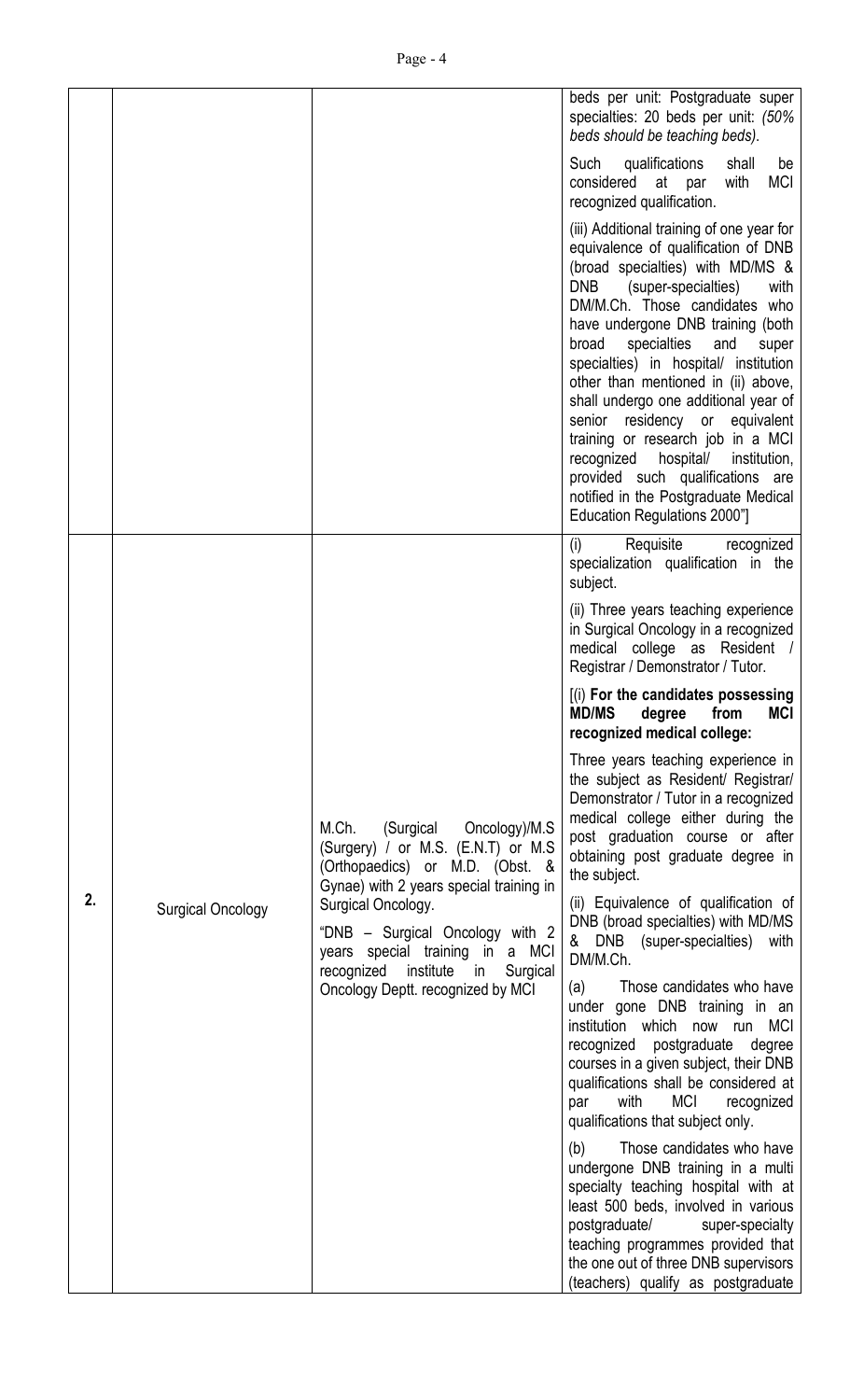|    |                           |                                                                                                                                                     | teacher as per MCI norms in their                                                                                                                                                                                                                                                                                                                                                                                                                                                                                                                                                                                                 |
|----|---------------------------|-----------------------------------------------------------------------------------------------------------------------------------------------------|-----------------------------------------------------------------------------------------------------------------------------------------------------------------------------------------------------------------------------------------------------------------------------------------------------------------------------------------------------------------------------------------------------------------------------------------------------------------------------------------------------------------------------------------------------------------------------------------------------------------------------------|
|    |                           |                                                                                                                                                     | previous appointment, and one out<br>of remaining two should qualify as<br>postgraduate teacher as per MCI<br>regulations with the following bed<br>requirement for teaching unit:                                                                                                                                                                                                                                                                                                                                                                                                                                                |
|    |                           |                                                                                                                                                     | Postgraduate broad specialties 30<br>beds per unit: Postgraduate super<br>specialties: 20 beds per unit: (50%<br>beds should be teaching beds).                                                                                                                                                                                                                                                                                                                                                                                                                                                                                   |
|    |                           |                                                                                                                                                     | Such<br>qualifications<br>shall<br>be<br>considered<br>at par<br><b>MCI</b><br>with<br>recognized qualification.                                                                                                                                                                                                                                                                                                                                                                                                                                                                                                                  |
|    |                           |                                                                                                                                                     | (iii) Additional training of one year for<br>equivalence of qualification of DNB<br>(broad specialties) with MD/MS &<br>DNB<br>(super-specialties)<br>with<br>DM/M.Ch. Those candidates who<br>have undergone DNB training (both<br>broad<br>specialties<br>and<br>super<br>specialties) in hospital/ institution<br>other than mentioned in (ii) above,<br>shall undergo one additional year of<br>senior residency or<br>equivalent<br>training or research job in a MCI<br>recognized<br>hospital/<br>institution,<br>provided such qualifications are<br>notified in the Postgraduate Medical<br>Education Regulations 2000"] |
|    |                           |                                                                                                                                                     | "(i) For the candidates possessing<br>MD/MS degree from M.C.I.<br>recognized medical college.                                                                                                                                                                                                                                                                                                                                                                                                                                                                                                                                     |
|    |                           |                                                                                                                                                     | Three years teaching experience in<br>the subject as Resident/Registrar/<br>Demonstrator/Tutor in a recognized<br>medical college either during the<br>post graduation course or after<br>obtaining postgraduate degree in the<br>subject.                                                                                                                                                                                                                                                                                                                                                                                        |
|    |                           | M.D<br>M.D<br>(Radio-Therapy)/<br>(Radiology)/ M.S. (Radioloy)                                                                                      | (ii) Equivalence of qualification of<br>DNB (broad specialties) with MD/MS<br>& DNB (super-specialties)<br>with<br>DM/M.Ch.                                                                                                                                                                                                                                                                                                                                                                                                                                                                                                       |
| 3. | <b>Radiation Oncology</b> | "DNB - Radio-Therapy/Radiology with<br>2 years special training in a MCI<br>recognized institute in Radiation<br>Oncology deptt. recognized by MCI. | Those candidates who have<br>(a)<br>undergone DNB training in an<br>institution which<br>now run MCI<br>recognized postgraduate<br>degree<br>courses in a given subject, their<br><b>DNB</b><br>qualifications<br>shall<br>be<br>considered at par<br>with<br><b>MCI</b><br>recognized qualifications that subject<br>only.                                                                                                                                                                                                                                                                                                       |
|    |                           |                                                                                                                                                     | Those candidates who have<br>(b)<br>undergone DNB training in a multi<br>specialty teaching hospital with<br>atleast 500 beds, involved in various<br>postgraduate/<br>super-specialty<br>teaching programmes provided that<br>the one out of three DNB supervisors<br>(teachers) qualify as postgraduate                                                                                                                                                                                                                                                                                                                         |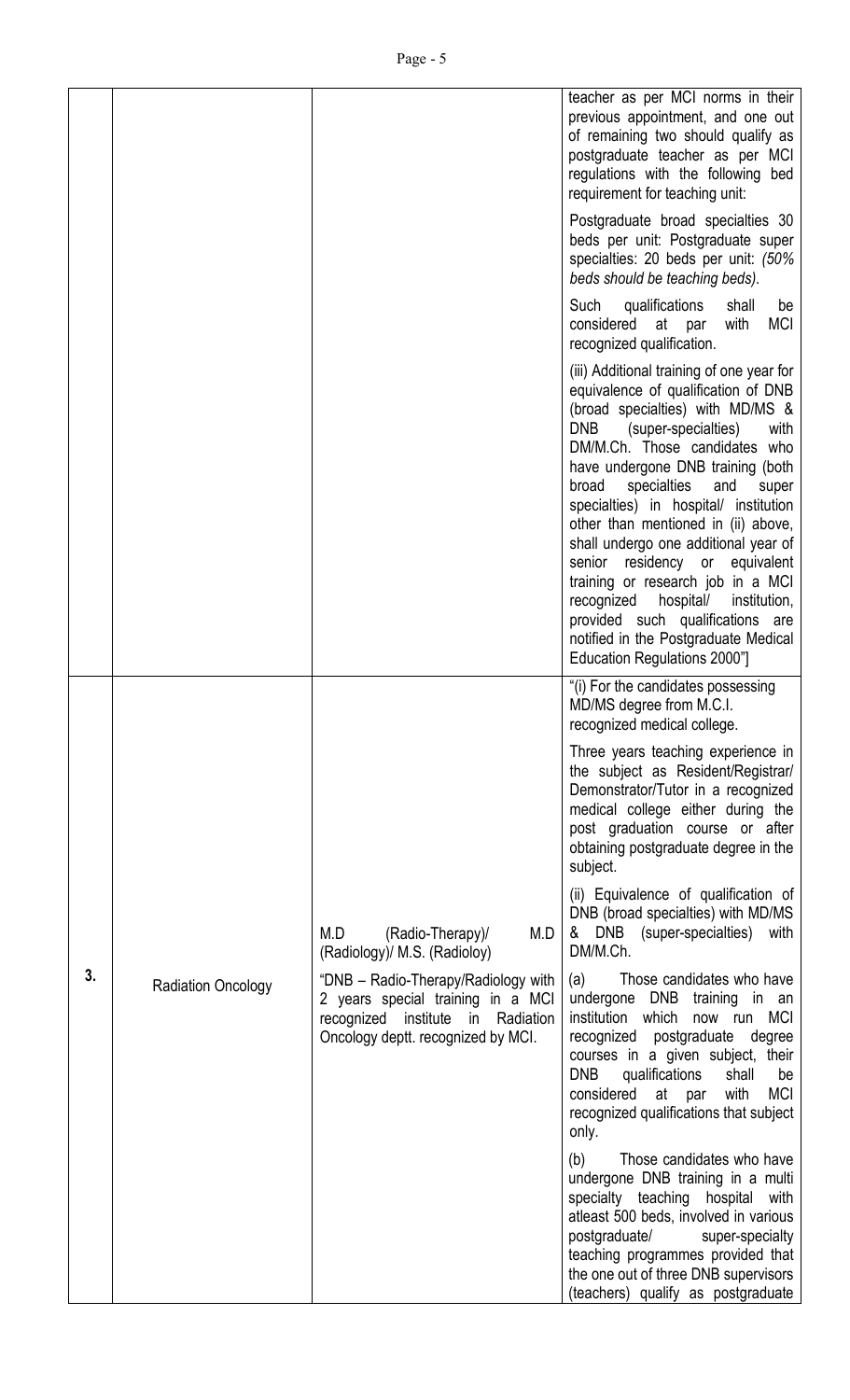|  | teacher as per MCI norms in their<br>previous appointment, and one out<br>of remaining two should qualify as<br>postgraduate teacher as per MCI<br>regulations with the following bed<br>requirement for teaching unit:                                                                                                                                                                                                                                                                                                                                                                                                      |
|--|------------------------------------------------------------------------------------------------------------------------------------------------------------------------------------------------------------------------------------------------------------------------------------------------------------------------------------------------------------------------------------------------------------------------------------------------------------------------------------------------------------------------------------------------------------------------------------------------------------------------------|
|  | Postgraduate broad specialties 30<br>beds per unit: Postgraduate super<br>specialties: 20 beds per unit: (50%<br>beds should be teaching beds).                                                                                                                                                                                                                                                                                                                                                                                                                                                                              |
|  | Such<br>qualifications<br>shall<br>be<br>considered at par<br><b>MCI</b><br>with<br>recognized qualification.                                                                                                                                                                                                                                                                                                                                                                                                                                                                                                                |
|  | (iii) Additional training of one year for<br>equivalence of qualification of DNB<br>(broad specialties) with MD/MS &<br>DNB.<br>(super-specialties)<br>with<br>DM/M.Ch. Those candidates who<br>have undergone DNB training (both<br>specialties<br>broad<br>and<br>super<br>specialties) in hospital/ institution<br>other than mentioned in (ii) above,<br>shall undergo one additional year of<br>senior residency or equivalent<br>training or research job in a MCI<br>recognized hospital/<br>institution,<br>provided such qualifications are<br>notified in the Postgraduate Medical<br>Education Regulations 2000"] |
|  | (iv) For the candidates possessing<br>DNB qualification from centers other<br>than of MCI recognized medical<br>colleges/central institutes.                                                                                                                                                                                                                                                                                                                                                                                                                                                                                 |
|  | Three years teaching experience in<br>the subject either during the DNB<br>course or after possessing DNB<br>qualification.<br>The<br>concerned<br>candidate would require two years<br>additional teaching experience as<br>Sr. Resident/Research Associate<br>(CSIR) in a MCI recognized medical<br>college/central institute.                                                                                                                                                                                                                                                                                             |
|  | "For the candidates obtaining DNB<br>qualification from centers other than<br><b>MCI</b><br>recognized<br>medical<br>colleges/central institutes, the<br>concerned candidate should have<br>minimum<br>publications<br>two<br>(accepted/published) in the index<br>journal (national/international as<br>first/second author), in case, the<br>concerned candidate does not have<br>the required publication he/she must<br>have a total of three years teaching<br>experience in a recognized medical<br>college/central<br>institute<br>after<br>possessing DNB qualification."                                            |
|  | "The<br>requisite<br>experience<br>for<br>equating a Consultant or Specialist<br>(after<br>postgraduate<br>possessing                                                                                                                                                                                                                                                                                                                                                                                                                                                                                                        |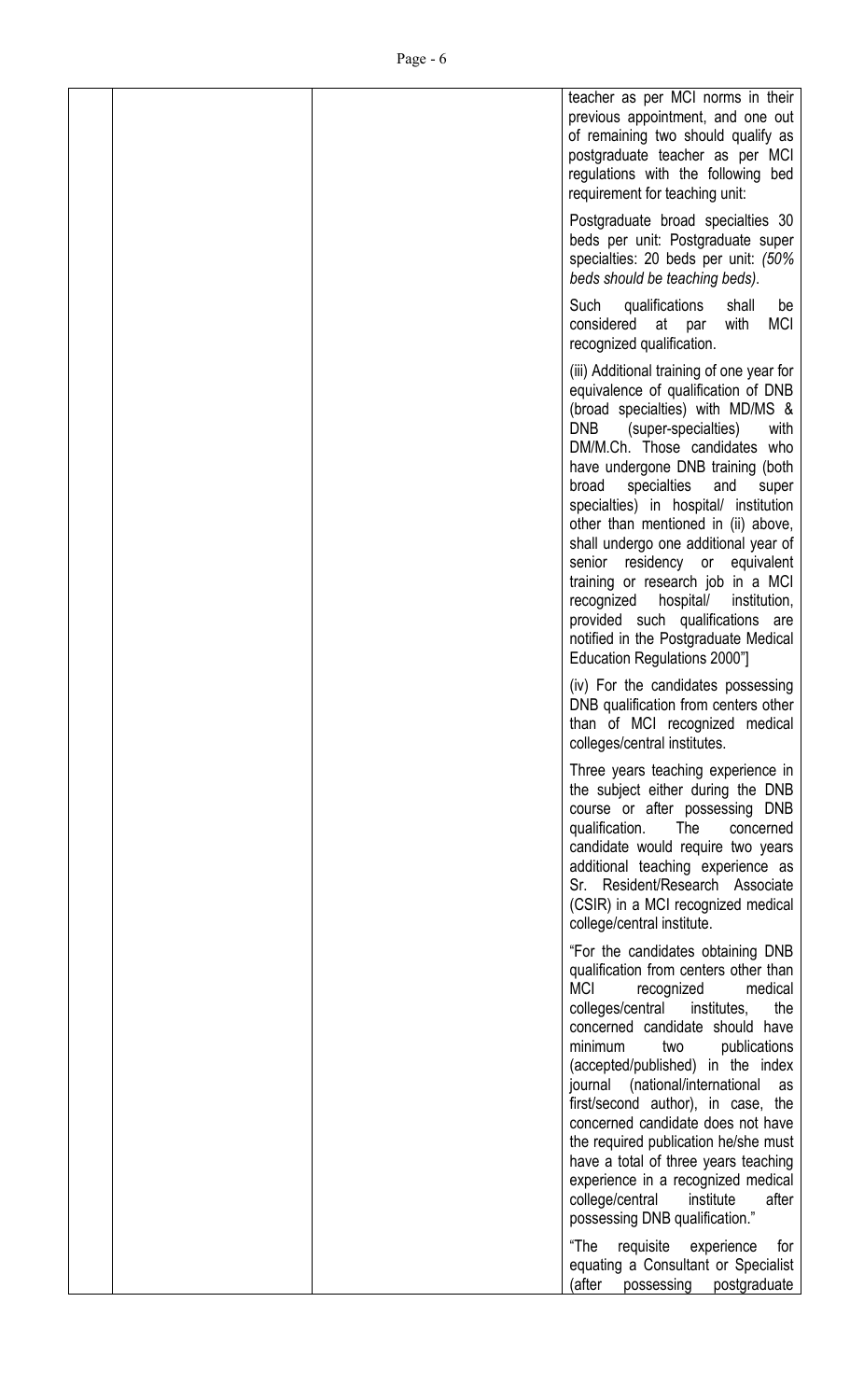|    |                  |                                                                                                                                                                                                                                                                                                                                                                                                                                                                                       | medical degree in the subject)<br>working in the concerned specialty in<br>the minimum 300 bedded ESI<br>hospitals as Assistant Professor<br>shall be minimum 6 years. Such<br>Consultant or Specialist after joining<br>medical<br>college<br>shall<br>be<br>a<br>designated as "Assistant Professor".                                                                                                                                                                                                                                                                                                                                                                                                                                                                                                                                                                        |
|----|------------------|---------------------------------------------------------------------------------------------------------------------------------------------------------------------------------------------------------------------------------------------------------------------------------------------------------------------------------------------------------------------------------------------------------------------------------------------------------------------------------------|--------------------------------------------------------------------------------------------------------------------------------------------------------------------------------------------------------------------------------------------------------------------------------------------------------------------------------------------------------------------------------------------------------------------------------------------------------------------------------------------------------------------------------------------------------------------------------------------------------------------------------------------------------------------------------------------------------------------------------------------------------------------------------------------------------------------------------------------------------------------------------|
|    |                  |                                                                                                                                                                                                                                                                                                                                                                                                                                                                                       | [(i) For the candidates possessing<br>MD/MS degree from MCI recognized<br>medical college.                                                                                                                                                                                                                                                                                                                                                                                                                                                                                                                                                                                                                                                                                                                                                                                     |
|    |                  |                                                                                                                                                                                                                                                                                                                                                                                                                                                                                       | Three years teaching experience in<br>the subject as Resident/ Registrar/<br>Demonstrator / Tutor in a recognized<br>medical college either during the<br>post graduation course or after<br>obtaining post graduate degree in<br>the subject.                                                                                                                                                                                                                                                                                                                                                                                                                                                                                                                                                                                                                                 |
|    |                  |                                                                                                                                                                                                                                                                                                                                                                                                                                                                                       | (ii) Equivalence of qualification of<br>DNB (broad specialties) with MD/MS<br>& DNB (super-specialties) with<br>DM/M.Ch.                                                                                                                                                                                                                                                                                                                                                                                                                                                                                                                                                                                                                                                                                                                                                       |
| 4. | Nuclear Oncology | M.D. (Nuclear Medicine) /<br>M.D.<br>with<br>(Radio-Therapy)<br>two<br>years<br>experience in Nuclear Medicine in a<br>recognized centre/M.D. (Medicine)<br>with DRM or DNM/M.D. (Radio -<br>Diagnosis) with two years experience<br>in Nuclear Medicine in a recognized<br>centre/M.D. (Bio- Physics) or its<br>equivalent qualification in Bio-Physics<br>with DRM or DRM<br>Or DNB in Nuclear Medicine with two<br>years experience in Nuclear Medicine<br>in a recognized centre. | (a) Those candidates who have<br>under gone DNB training in an<br>institution which now run MCI<br>recognized postgraduate degree<br>courses in a given subject, their<br>DNB qualifications shall<br>be<br>considered at par with<br>MCI<br>qualifications<br>recognized<br>that<br>subject only.<br>Those candidates who have<br>(b)<br>undergone DNB training in a<br>multi specialty teaching hospital<br>with atleast 500 beds, involved<br>in various postgraduate/ super-<br>specialty teaching programmes<br>provided that the one out of<br><b>DNB</b><br>three<br>supervisors<br>(teachers)<br>qualify<br>as<br>postgraduate teacher as per MCI<br>their<br>in.<br>previous<br>norms<br>appointment, and one out of<br>remaining two should qualify as<br>postgraduate teacher as per MCI<br>regulations with the following<br>bed requirement for teaching<br>unit: |
|    |                  |                                                                                                                                                                                                                                                                                                                                                                                                                                                                                       | Postgraduate broad specialties 30<br>beds per unit: Postgraduate super<br>specialties: 20 beds per unit: (50%<br>beds should be teaching beds).                                                                                                                                                                                                                                                                                                                                                                                                                                                                                                                                                                                                                                                                                                                                |
|    |                  |                                                                                                                                                                                                                                                                                                                                                                                                                                                                                       | Such<br>qualifications<br>shall<br>be<br><b>MCI</b><br>considered at par<br>with<br>recognized qualification.                                                                                                                                                                                                                                                                                                                                                                                                                                                                                                                                                                                                                                                                                                                                                                  |
|    |                  |                                                                                                                                                                                                                                                                                                                                                                                                                                                                                       | (iii) Additional training of one year for<br>equivalence of qualification of DNB<br>(broad specialties) with MD/MS &<br>DNB (super-specialties) with<br>DM/M.Ch. Those candidates who                                                                                                                                                                                                                                                                                                                                                                                                                                                                                                                                                                                                                                                                                          |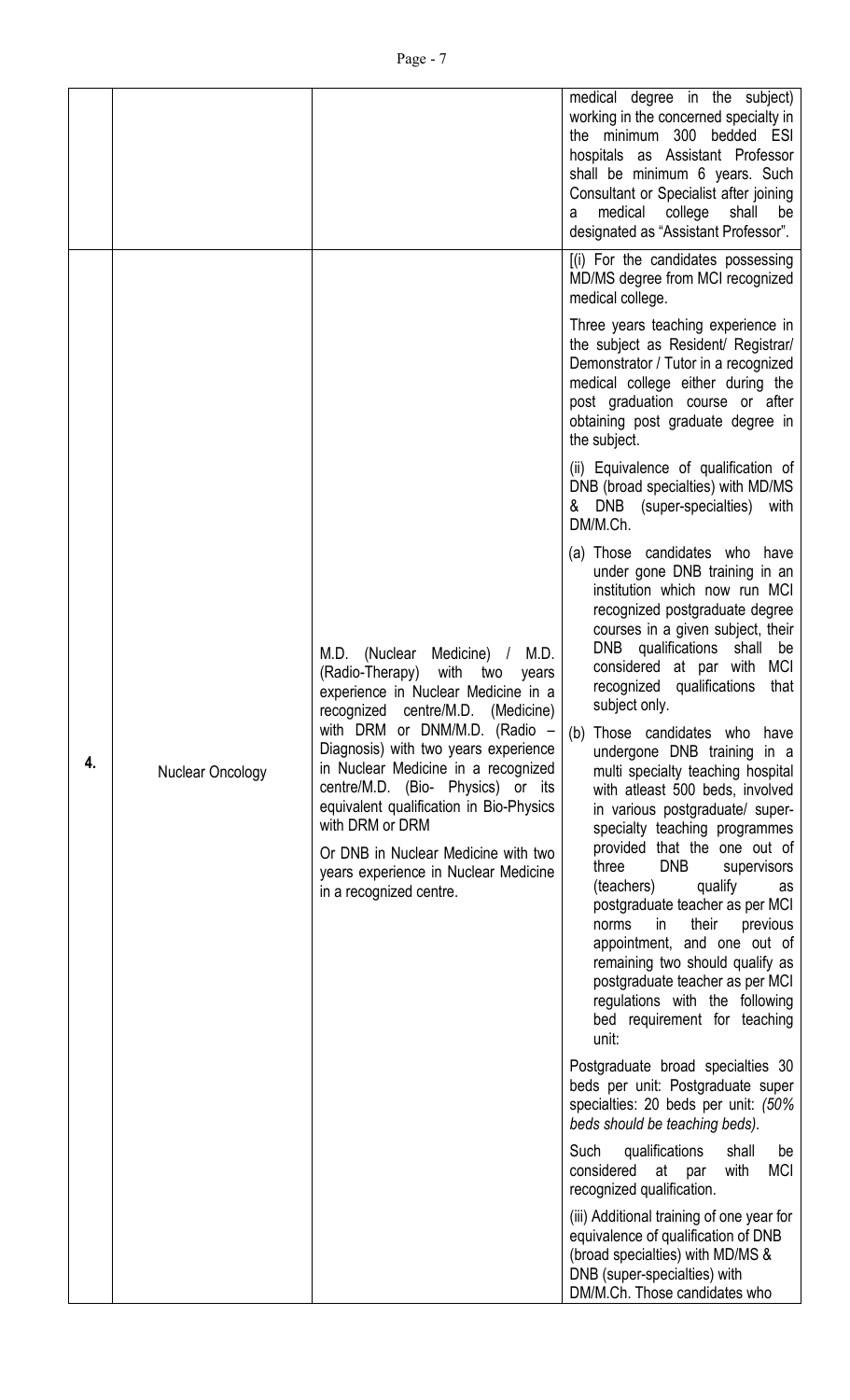|  | have undergone DNB training (both<br>broad specialties and super<br>specialties) in hospital/ institution<br>other than mentioned in (ii) above,<br>shall undergo one additional year of<br>senior residency or equivalent<br>training or research job in a MCI<br>recognized hospital/ institution,<br>provided such qualifications are<br>notified in the Postgraduate Medical<br>Education Regulations 2000"]                                                                                                                                                                        |
|--|-----------------------------------------------------------------------------------------------------------------------------------------------------------------------------------------------------------------------------------------------------------------------------------------------------------------------------------------------------------------------------------------------------------------------------------------------------------------------------------------------------------------------------------------------------------------------------------------|
|  | (iv) For the candidates possessing<br>DNB qualification from centers other<br>than of MCI recognized medical<br>colleges/central institutes.                                                                                                                                                                                                                                                                                                                                                                                                                                            |
|  | Three years teaching experience in<br>the subject either during the DNB<br>course or after possessing DNB<br>qualification.<br>The<br>concerned<br>candidate would require two years<br>additional teaching experience as<br>Sr. Resident/Research Associate<br>(CSIR) in a MCI recognized medical<br>college/central institute.                                                                                                                                                                                                                                                        |
|  | "For the candidates obtaining DNB<br>qualification from centers other than<br><b>MCI</b><br>medical<br>recognized<br>colleges/central<br>institutes,<br>the<br>concerned candidate should have<br>minimum<br>publications<br>two<br>(accepted/published) in the index<br>journal (national/international as<br>first/second author), in case, the<br>concerned candidate does not have<br>the required publication he/she must<br>have a total of three years teaching<br>experience in a recognized medical<br>college/central<br>institute<br>after<br>possessing DNB qualification." |
|  | "The<br>requisite experience<br>for<br>equating a Consultant or Specialist<br>(after<br>possessing postgraduate<br>medical degree in the subject)<br>working in the concerned specialty in<br>the minimum 300 bedded ESI<br>hospitals as Assistant Professor<br>shall be minimum 6 years. Such<br>Consultant or Specialist after joining<br>medical college shall be<br>a<br>designated as "Assistant Professor".                                                                                                                                                                       |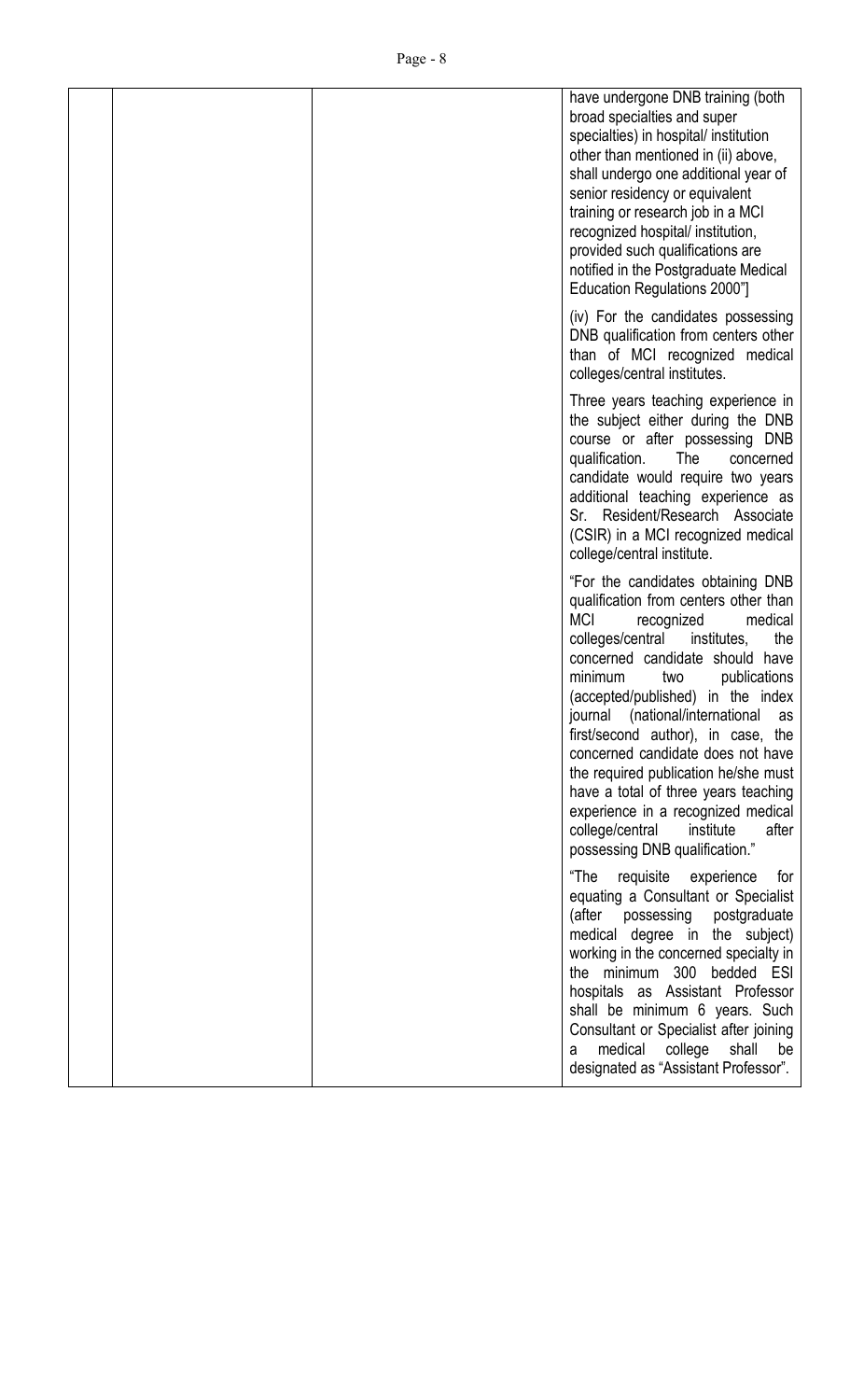### B. HOW TO APPLY

- a. Application form may be obtained by downloading the same from the APSC's website www.apsc.nic.in.
- b. The last date of receiving duly filled up application form in the Commission's office is fixed on 20/06/2016.
- c. Applications (including applications received through post) received after the last date fixed for receipt shall not be entertained.
- d. Applications which are signed by the candidates and accompanied by all particulars as called for in the application form prescribed by the Commission only shall be considered and candidates fulfilling all the terms of the advertisement of the respective posts shall be called for a Screening test / Vivavoce interview where necessary as decided by the Commission.
- e. (i) All candidates whether in Government Service or in Government owned undertaking or other similar organizations/Corporations/Boards/Bodies or in private employments should forward his/her application through his/her Controlling Officer/Employer. He/She should ensure that the application reaches the Assam Public Service Commission within the closing date, failing which it is liable to be rejected even if it had been submitted to the Controlling Officer/Employer before the closing date.

(ii) The Commission shall in no way be responsible in the event of any candidate after appointment is not released by the concerned authority to enable him/her to join the new post.

#### HOW TO FILL UP THE FORM

- a. Applicants must affix 1 (One) copy of recent photograph on the space provided in the application form firmly with good quality glue/adhesive and also should enclose another copy along with the application. The photograph must be signed prominently. The Commission shall not be responsible for detachment/ loss of the photograph.
- b. Since the practice of furnishing attested copies of certificates/mark sheets etc. by competent authority has been discontinued by the Govt., the applicant shall furnish copies of certificate/mark sheet etc. declared by himself/herself as certified to be true copy of the original along with the application.
- c. In case of detection of any false declaration / statement made by any applicant, his/her application will be rejected and will also be penalized as per Rules/Law. Self attested photocopies of Certificate / Mark Sheet from HSLC onwards and also Caste Certificate / Registration Certificate / Experience Certificate (where necessary) should be furnished invariably and should be tagged properly without any chance of getting lost during transit. The Commission will not be responsible for any such loss due to improper tagging.
- d. Incomplete application in terms of the Advertisement will be summarily rejected. No documents will be entertained after the last date of submission of application.